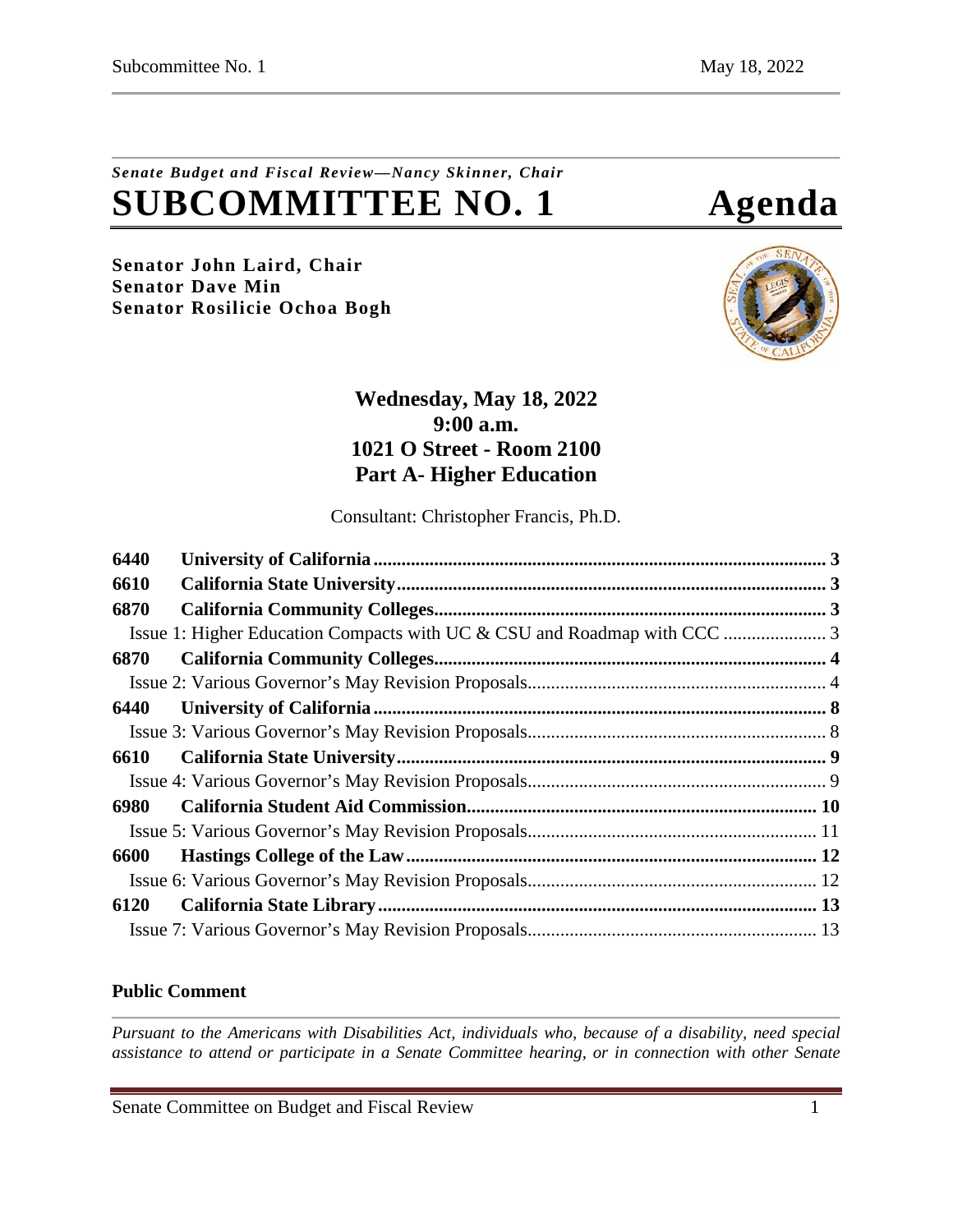*services, may request assistance at the Senate Rules Committee, 1020 N Street, Suite 255 or by calling (916) 651-1505. Requests should be made one week in advance whenever possible.*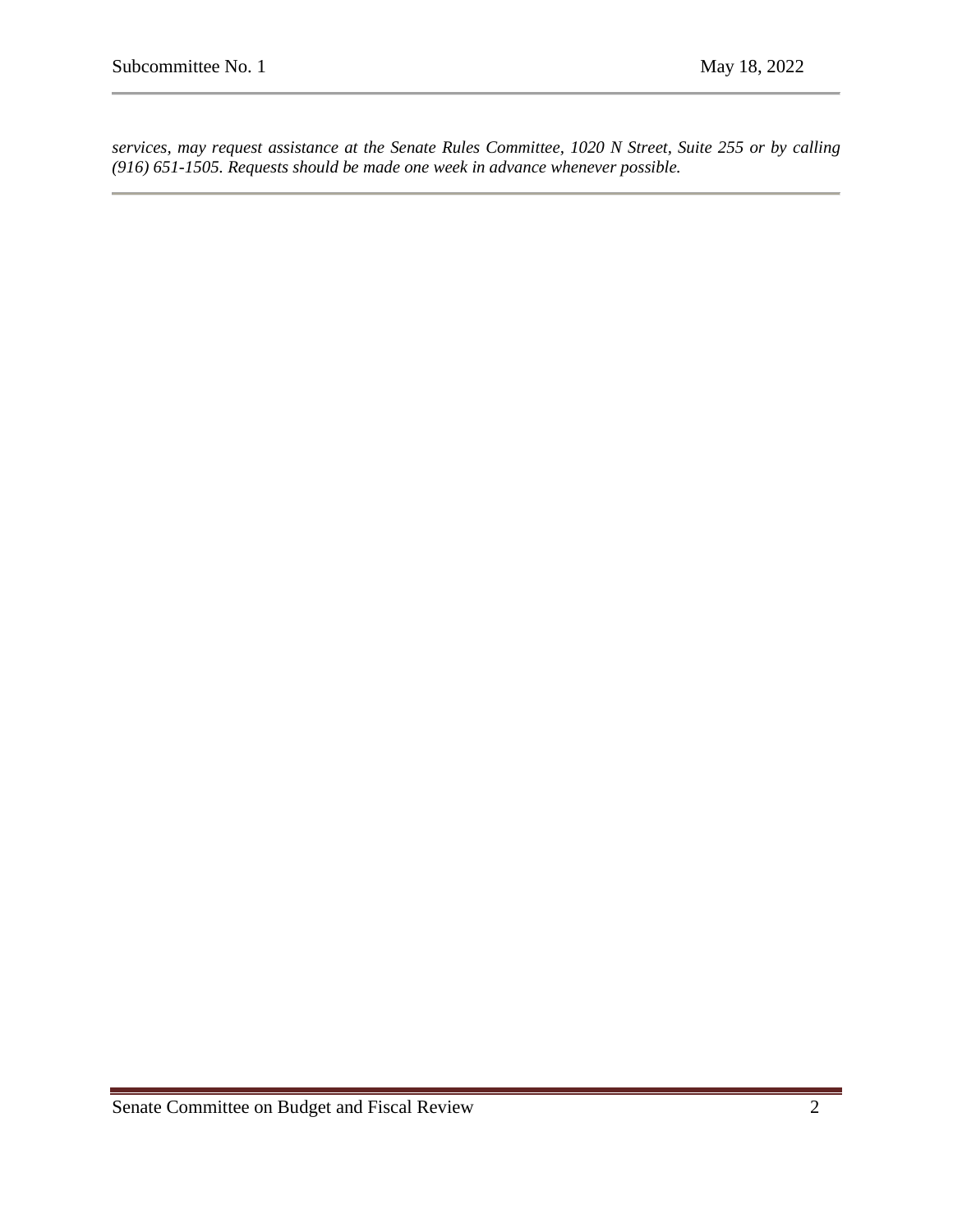## **DISCUSSION ITEMS**

#### <span id="page-2-0"></span>**6440 UNIVERSITY OF CALIFORNIA**

<span id="page-2-1"></span>**6610 CALIFORNIA STATE UNIVERSITY**

<span id="page-2-2"></span>**6870 CALIFORNIA COMMUNITY COLLEGES**

#### <span id="page-2-3"></span>**Issue 1: Higher Education Compacts with UC & CSU and Roadmap with CCC**

## **Panel**

- Rebecca Kirk, Department of Finance
- Jennifer Pacella, Legislative Analyst's Office
- Seija Virtanen, University of California
- Lizette Navarette, Community College Chancellor's Office
- Ryan Storm, California State University

#### **Governor's May Revision Proposals for 2022-23**

The Governor's May Revision includes the following as it relates to the Higher Education Compacts with UC and CSU & Roadmap with CCC:

The May Revision maintains the Administration's commitment in the compacts for funding equivalent to a five-percent increase in base General Fund resources annually over five years for UC and CSU, contingent on the ability of each segment to advance the shared goals of the compacts. Additionally, the May Revision maintains the Administration's commitment to invest available Proposition 98 resources for the CCCs to support efforts mutually prioritized in the roadmap, and to provide additional fiscal resources to the Chancellor's Office to better support colleges in meeting these goals.

According to the Administration, most of the goals articulated for each segment in the Governor's Budget now reflect clear baselines and measurable targets for improvement within defined timelines. In some cases, gaps in currently available data were identified that presented a challenge in establishing reliable baseline information. For these goals, the segments have committed to improving data collection and including reliable baseline information and measurable targets for improvement in early progress reporting. Each segment will report annually—beginning later this year—on specific actions planned and underway to achieve each goal, quantified progress toward achieving each goal, and strategic collaborations with intersegmental partners to advance performance outcomes and benefit students.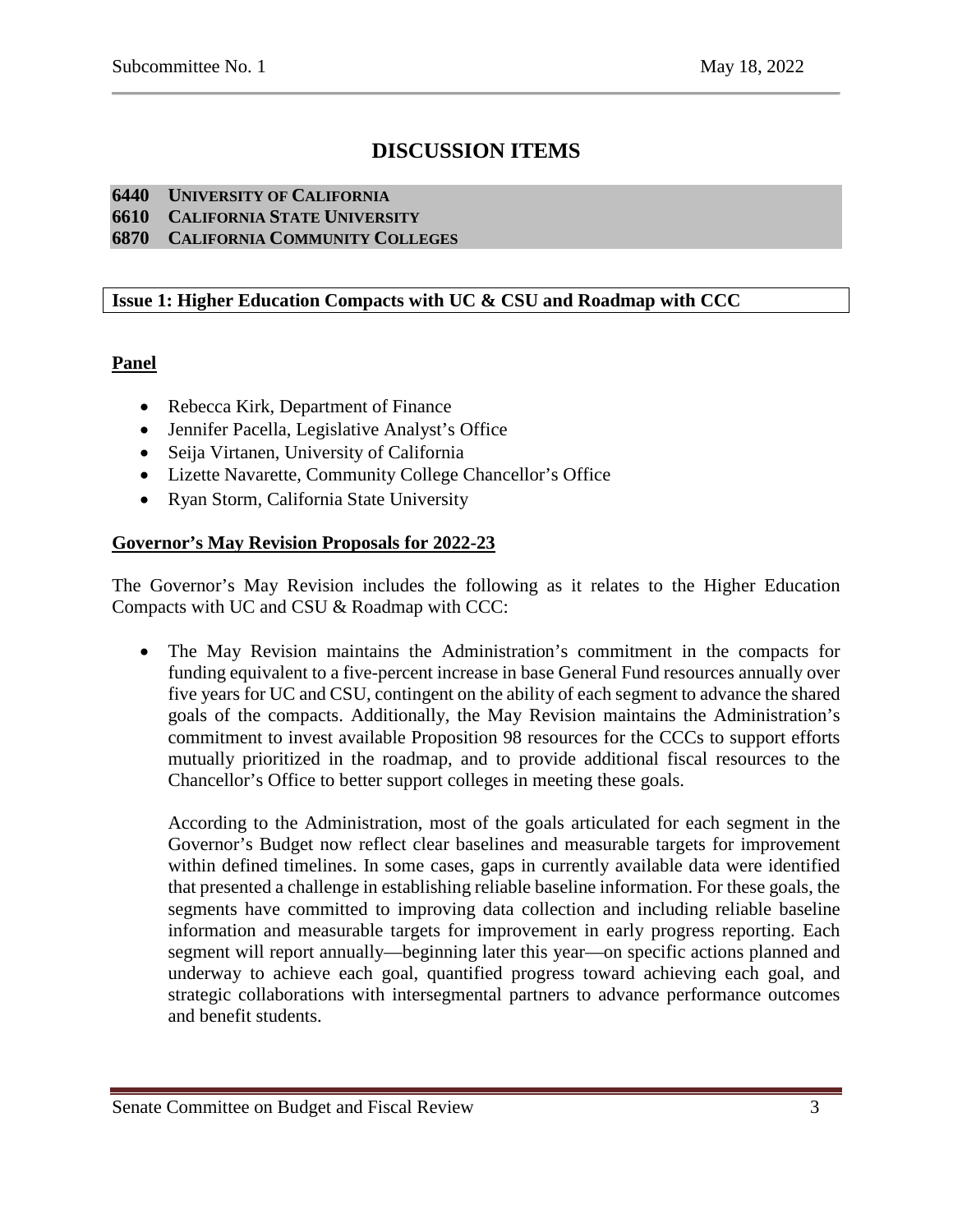## **Suggested Questions**

- For CCC/CSU/UC: In your view, is the amount included in the May Revision enough to cover the ongoing cost pressures at your campuses and to uphold the agreements in the compacts and roadmap?
- Is DOF proposing compact reporting requirements in the budget, or is there anything in the compacts that you are seeking legislative approval of?

#### **Staff Recommendation.** Hold Open

#### <span id="page-3-0"></span>**6870 CALIFORNIA COMMUNITY COLLEGES**

#### <span id="page-3-1"></span>**Issue 2: Various Governor's May Revision Proposals**

#### **Panel**

- Dan Hanower, Department of Finance
- Jennifer Kaku, Department of Finance
- Paul Steenhausen, Legislative Analyst's Office
- Lizette Navarette, California Community College Chancellor's Office

## **Governor's May Revision Proposals for 2022-23**

The Governor's May Revision includes the following ongoing and one-time proposals. These proposals are in addition to the Governor's January budget.

- **Apportionments Cost-of-Living Adjustment and Growth**. The May Revision includes an increase of \$83.5 million ongoing Proposition 98 General Fund to reflect a change in the cost-of-living adjustment for apportionments from 5.33 percent to 6.56 percent, and an increase of \$1.3 million ongoing Proposition 98 General Fund to sustain 0.5-percent enrollment growth. This amount is in addition to an increase of \$409.4 million ongoing Proposition 98 General Fund included in the Governor's budget.
- **Base Increase**. The May Revision includes an increase of \$250 million ongoing Proposition 98 General Fund to increase the Student Centered Funding Formula's (SCFF) funding rates for the base, supplemental, and success allocations. Additionally, the May Revision proposes \$125 million ongoing Proposition 98 General Fund to augment SCFF basic allocation within the base allocation, in recognition of the significant digital footprints that districts have developed to accommodate long-term shifts in student learning modality demand.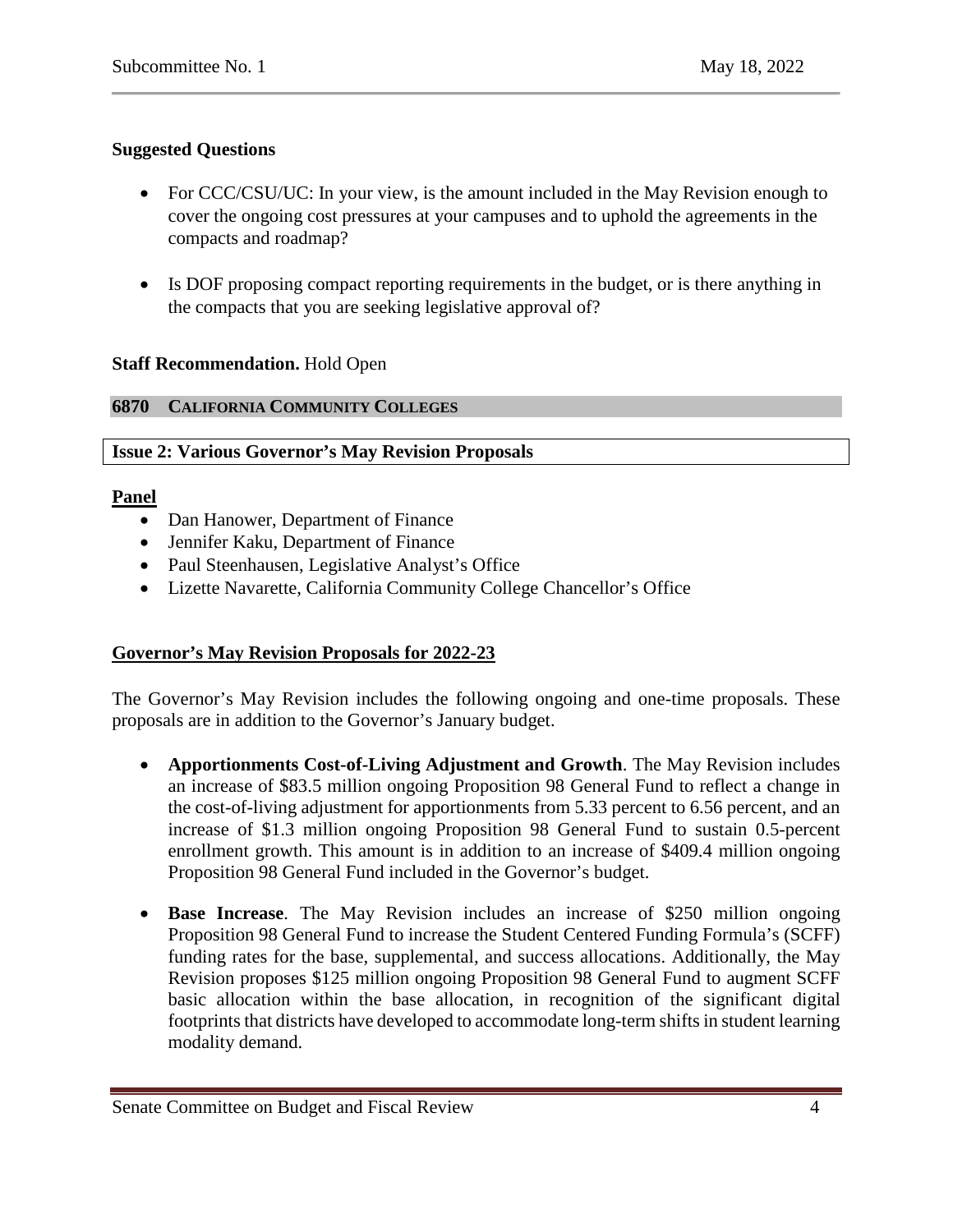- **Discretionary Block Grants**. The May Revision includes an increase of \$750 million onetime Proposition 98 General Fund, attributable to the 2021–22 fiscal year, to community college districts for discretionary block grants to address issues related to the pandemic and to reduce long-term obligations.
- **Foster Youth Support Services**. The May Revision includes an increase of \$10 million ongoing Proposition 98 General Fund, above what was provided in the Governor's Budget, to expand availability of foster youth support services offered by the NextUp program. The May Revision also includes statutory changes to reflect various modifications to the NextUp Program, including eliminating of the statutory cap and indicating that funds be provided to specified colleges within a community college district.
- **Augmentation for the Student Equity and Achievement program**. The May Revision includes an increase of \$25 million ongoing Proposition 98 General Fund for an approximately five-percent increase to the Student Equity and Achievement program.
- **CCC Chancellor's Office Support.** The May Revision includes \$2.6 million ongoing non-Proposition 98 General Fund to support shifting 10 positions proposed in the Governor's Budget for 2023-24 to 2022-23, as well as 7 additional positions to support the implementation of the Cradle-to-Career Data System, assist colleges with affordable student housing, and build capacity to accommodate the increase in contracts and reporting requirements. Combined with Governor's Budget investments, these augmentations provide the CCC Chancellor's Office a total of \$3.9 million ongoing non-Proposition 98 General Fund for 26 positions in 2022-23, bolstering capacity to support the system.
- **Classified Employee Summer Assistance Program.** The May Revision includes an increase of \$10 million ongoing Proposition 98 General Fund to establish the Classified Employee Summer Assistance Program for community college classified employees.
- **Foster and Kinship Care Education Program.** The May Revision includes an increase of \$500,000 ongoing Proposition 98 General Fund to backfill an estimated decrease in federal matching funds provided to Foster and Kinship Care Education programs, maintaining current funding levels.
- **Local Property Tax Adjustment.** The May Revision includes an increase of \$113.2 million ongoing Proposition 98 General Fund as a result of decreased offsetting local property tax revenues.
- **COLAs for Select Categorical Programs.** The May Revision includes 6.56 percent COLAs in 2022-23 and ongoing for the Disabled Student Programs and Services Program, Student Services for CalWORKs Recipients Program, and Extended Opportunity Programs and Services Program, Campus Childcare Tax Bailout Program, and Adult Education Program, and Mandate Block Grant program.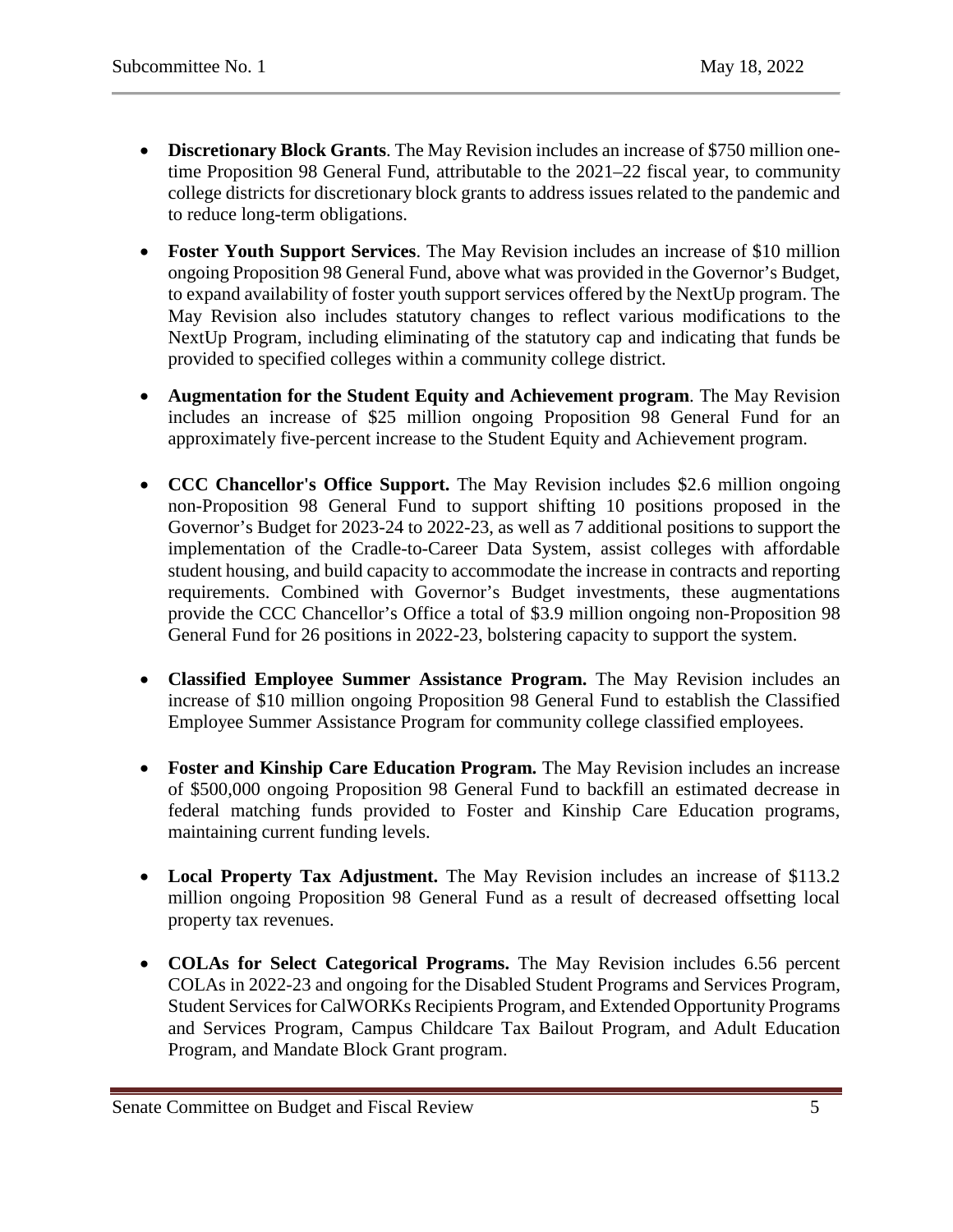• **Extend Sunset Date for the CollegeBuys Program**. The May Revision includes statutory changes to remove the sunset date for the CollegeBuys Program, allowing the continued procurement of goods and services in bulk for the community college system, which is expected to create cost savings for districts.

## **APPRENTICESHIPS**

- **California Healthy School Meals Pathway Program**. The May Revision includes an increase of \$45 million one-time Proposition 98 General Fund to support the implementation of the California Healthy School Meals Pathway Program, which is a preapprenticeship, apprenticeship, and fellowship workforce training pipeline pilot program for school food service workers.
- **Apprenticeship Program Related and Supplemental Instruction (RSI) Rate**. The May Revision includes an increase of \$16.9 million ongoing Proposition 98 General Fund to align the apprenticeship program RSI rate with the SCFF credit rate, as opposed to the noncredit rate.

## **INFRASTRUCTURE AND MAINTENANCE**

- **Deferred Maintenance.** The May Revision includes an increase of \$1.1 billion one-time Proposition 98 General Fund to support deferred maintenance and energy efficiency projects at community colleges, bringing the cumulative total for Governor's Budget and May Revision investments to more than \$1.5 billion, of which \$863 million is from 2022- 23, \$563.5 million is from 2021-22, and \$96.5 million is from 2020-21. The Governor's budget originally proposed an increase of \$387.6 million one-time Proposition 98 General Fund to support deferred maintenance and energy efficiency projects at community colleges. Of this amount, \$109 million is 2022 23 Proposition 98 General Fund and a total of \$279 million is Proposition 98 settle up funds (\$182 million attributed to 2021 22 and \$97 million attributed to 2020 21).
- **CCC Facilities.** The May Revision includes updated General Obligation bond funding of \$403 million one-time for the construction phase of 19 projects anticipated to complete design by Spring 2023, the design phases of 2 projects, and both the working drawings and construction for 1 project. This allocation represents the next installment of the \$2 billion available to CCCs under Proposition 51. The Governor's budget originally proposed General Obligation bond funding of \$373 million one-time state general obligation bond funding for the construction phase of 17 projects anticipated to complete design by spring 2023, and the working drawings phase of one project.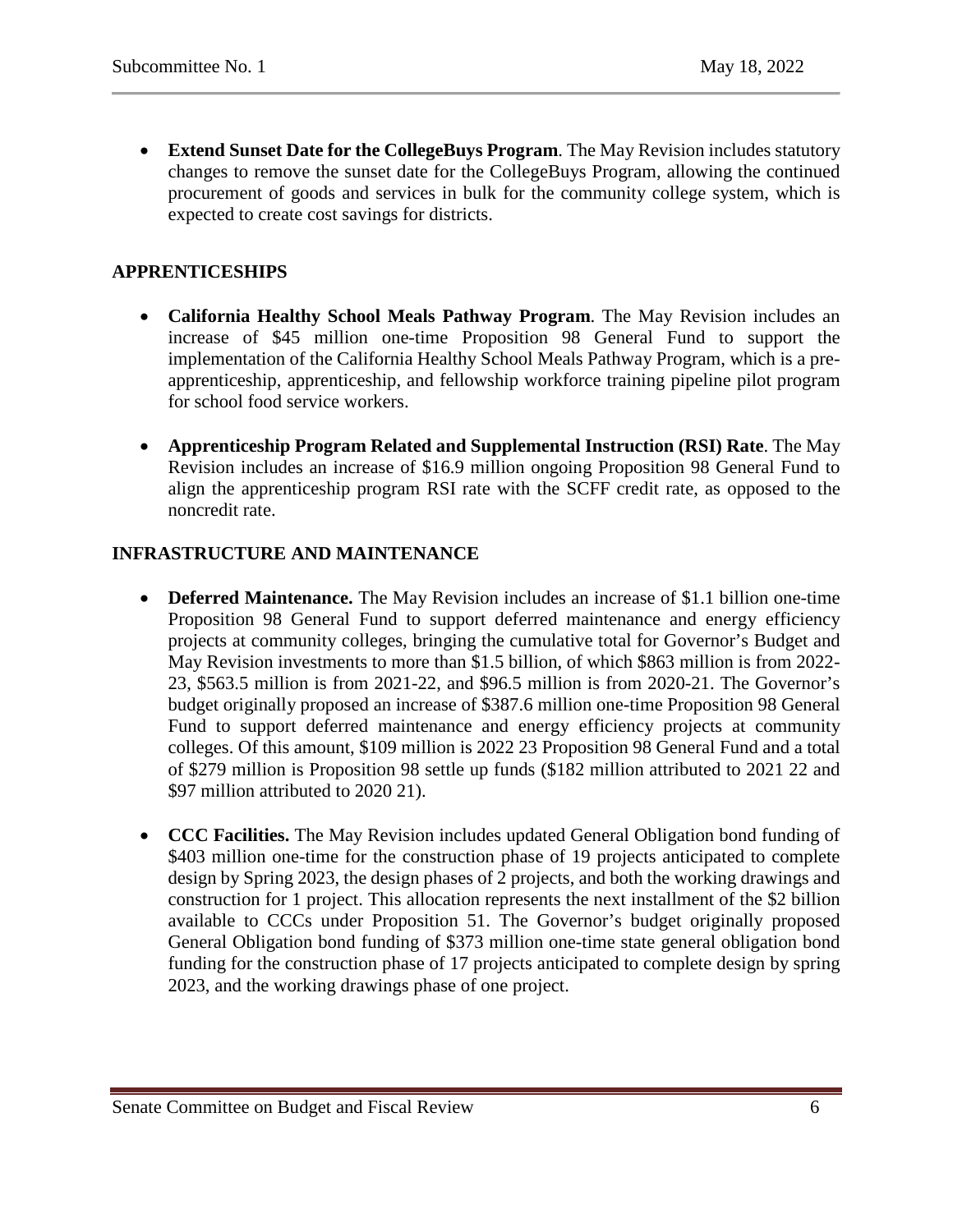## **Suggested Questions:**

- For CCC: Does the COLA for apportionments address the district's fixed cost pressures?
- For CCC: Does the base increase address the districts' concerns with SCFF? What would the basic allocation increase be used for?
- Does the district cap still exist under the May Revise proposal for NextUp or are we to expect amended TBL?
- What are the proposed uses for the discretionary grant? Would it be used for basic needs. mental health needs, etc. or for other purposes?
- CCC Chancellor's Office Support. Please provide a workload justification for the added positions and provide the total staffing and funding package with this shift. Which positions are being shifted to 2022-23?
- Healthy Schools Pathways proposal: Who is imagined to assist in implementing this proposal? What are the expected deliverables after one-year and does the Administration envision continuing this effort in the out years if the initiative proves to be promising? Is there reporting language? What is the proposed implementation plan?
- Apprenticeship Program Related and Supplemental Instruction (RSI) Rate. Can you share more details with us on this proposal?
- Please clarify the total revised amount of General Obligation bonds proposed for Capital Outlay projects as of the May Revision
- How was a five percent increase for Student Equity and Achievement program determined?
- Can you confirm if there is a standard COLA across categorical programs? (If not, can you explain?)

## **Staff Recommendation.** Hold Open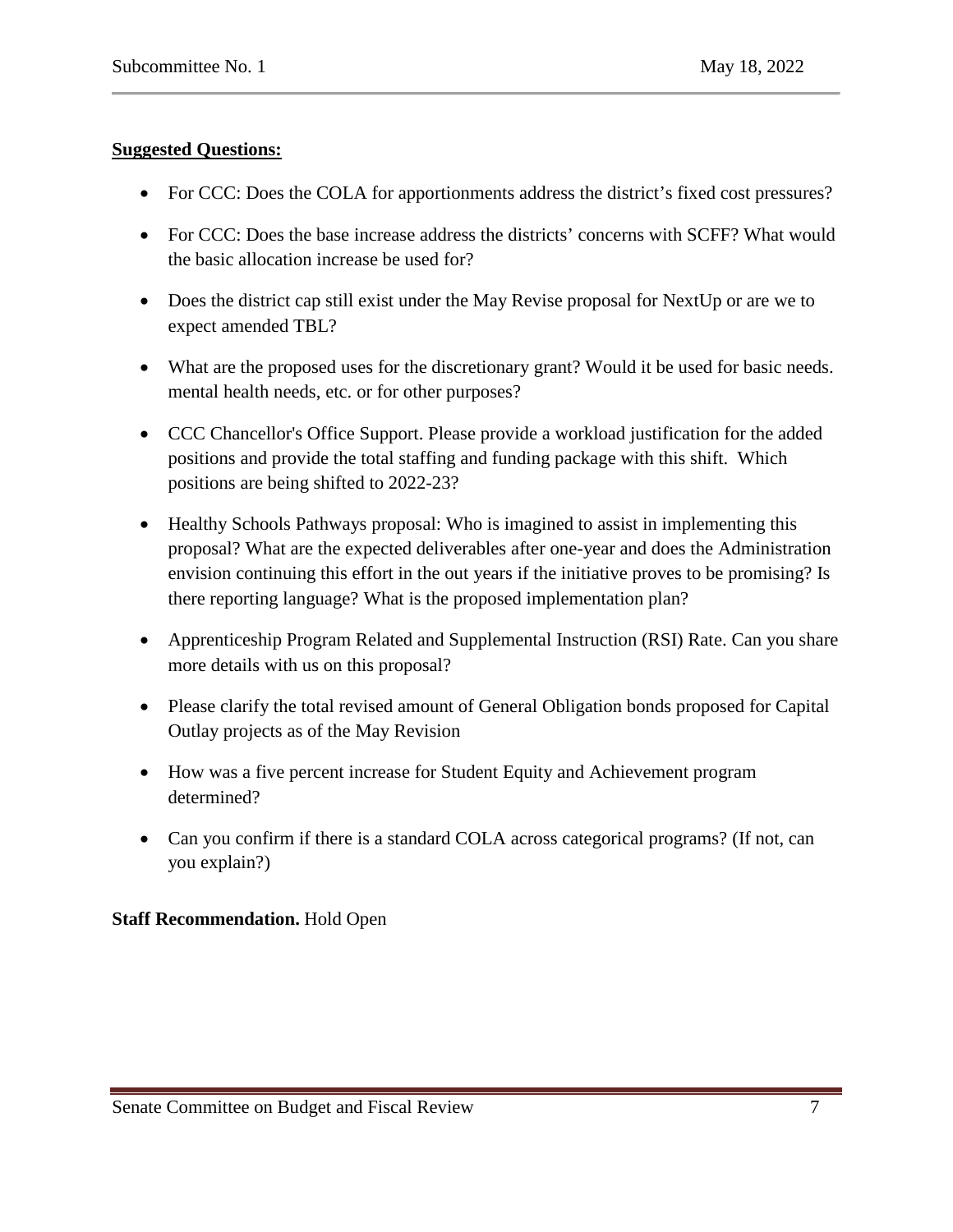#### <span id="page-7-0"></span>**6440 UNIVERSITY OF CALIFORNIA**

#### <span id="page-7-1"></span>**Issue 3: Various Governor's May Revision Proposals**

#### **Panel**

- Jack Zwald, Department of Finance
- Jason Constantouros, Legislative Analyst's Office
- Seija Virtanen, University of California

## **Governor's May Revision Proposals for 2022-23**

The Governor's May Revision includes the following ongoing and one-time proposals. These proposals are in addition to the Governor's January budget.

- **Investments in Innovation.** The May Revision includes \$500 million one-time General Fund to establish a new Institute for Immunology and Immunotherapy, consisting of \$300 million in 2022-23 and an additional \$200 million planned for this purpose in 2023-24. The Institute will be established at UC Los Angeles (UCLA), bringing together academics and researchers for collaborative research to maintain California's leading edge in biotechnology. The Institute will also serve as a hub and incubator for firms and entrepreneurs in the biotechnology industry and will expand opportunities for students to connect to careers in biotechnology. This proposal is part of the Administration's climate change research and climate/workforce hubs portfolio for UC.
- **UC Labor Centers**. The May Revision includes an increase of \$13 million ongoing General Fund to support the operations of existing UC Labor Centers and Occupational Safety and Health Programs, and invest in similar new initiatives throughout the UC system.
- **ASSIST Integration for Independent Institutions**. The May Revision includes an increase of \$1.5 million General Fund, \$650,000 of which is ongoing, to integrate member institutions of the Association of Independent California Colleges and Universities onto the ASSIST platform. ASSIST provides prospective transfer students with information on course transferability to four-year institutions.
- **Center for Responsible, Decentralized Intelligence**. The May Revision includes an increase of \$5 million one-time General Fund to support the Center for Responsible, Decentralized Intelligence at UC Berkeley, which promotes research, education, and entrepreneurship in blockchain and Web3.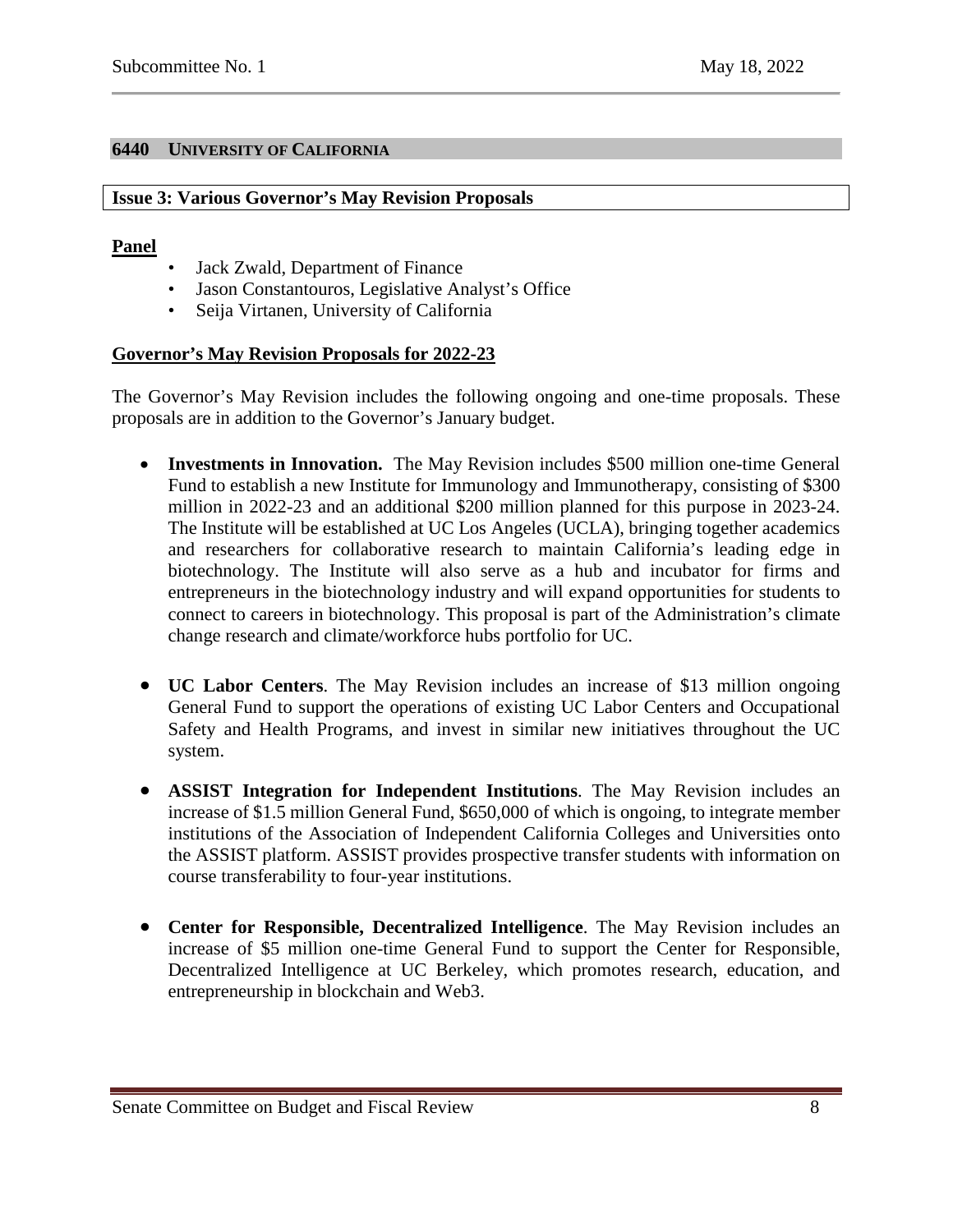- **Ralph J. Bunche Center.** The May Revision includes an increase of \$5 million one-time General Fund to support the Ralph J. Bunche Center for African-American Studies at UCLA.
- **Fire Advisors**. The May Revision includes a shift of \$2 million one-time General Fund to support UC Fire Advisors, proposed under the California Department of Forestry and Fire Protection in the Governor's Budget. The Administration intends to maintain support for the program at the same level in 2023-24.
- **Prop. 56 Backfill**. The May Revision includes an increase of \$2.1 million General Fund compared to the Governor's Budget adjustment for this purpose, to maintain funding for graduate medical education at \$40 million annually.

#### **Suggested Questions:**

- Investments in Innovation. Please provide a cost breakdown for the \$500M by activity. What are the UC's current activities for collaborative research on biotech? Does UC have any incubators for these purposes on any of their campuses? Is this considered to be a facility project? If so, where was this project on UC's priority list for new facilities?
- UC Labor Centers. Is this the same proposal included in the Senate Democrats' Putting Wealth to Work Plan" or is something else altogether envisioned? What is the Administration's envisioned breakdown of costs for the \$13 million?
- Center for Responsible, Decentralized Intelligence. Can you provide more information on this request? How does this center usually receive funding?

#### <span id="page-8-0"></span>**Staff Recommendation.** Hold Open **6610 CALIFORNIA STATE UNIVERSITY**

#### <span id="page-8-1"></span>**Issue 4: Various Governor's May Revision Proposals**

## **Panel**

- Jennifer Louie, Department of Finance
- Lisa Qing Legislative Analyst's Office
- Ryan Storm, California State University
- Elvyra San Juan, California State University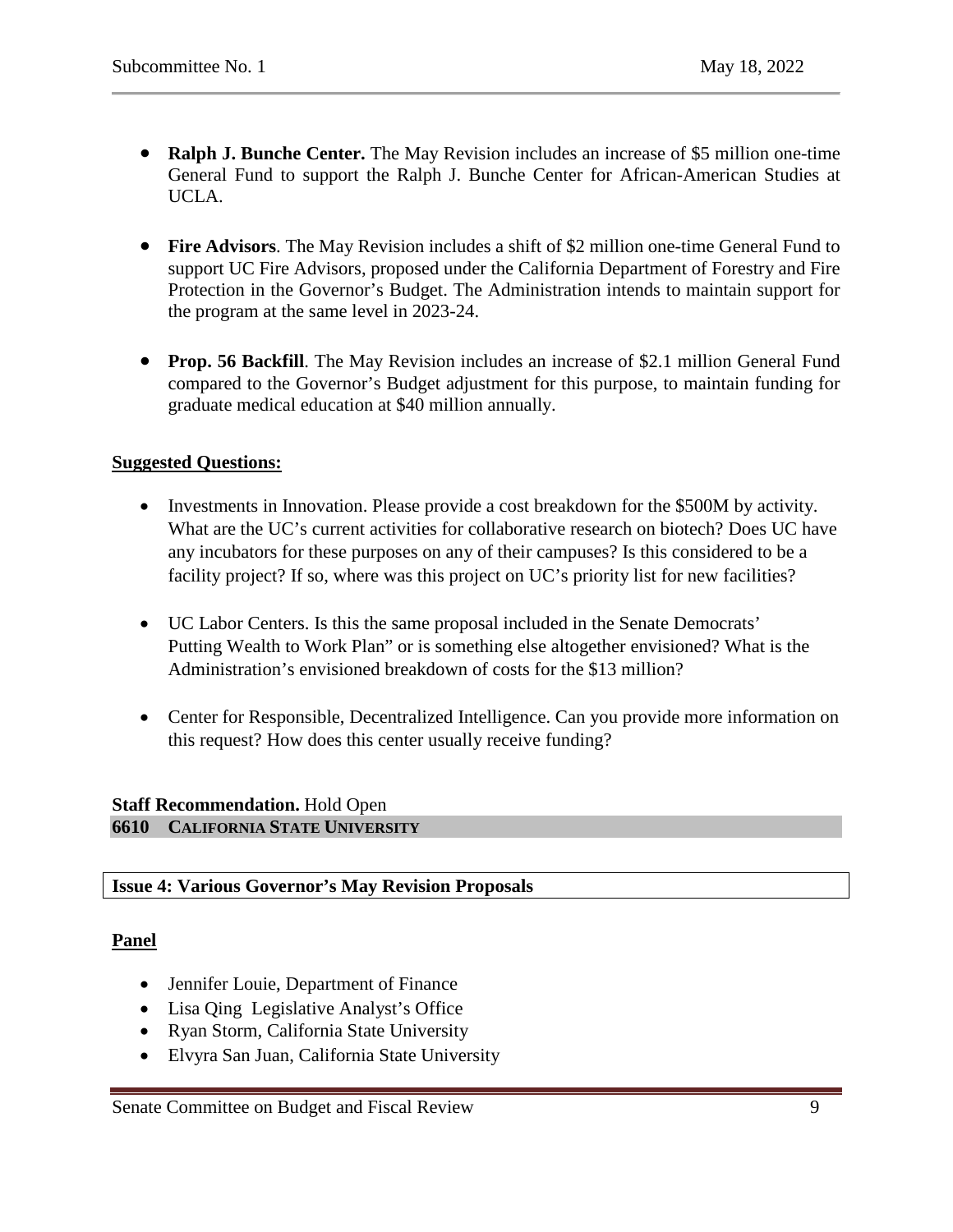## **Governor's May Revision Proposals for 2022-23**

The Governor's May Revision includes the following ongoing and one-time proposals. These proposals are in addition to the Governor's January budget.

• **Capital Outlay.** The May Revision includes several investments in capital infrastructure, including \$80 million one-time General Fund to expand the San Diego State University, Brawley Center in Imperial Valley to support a local workforce pipeline to aid the state's goals for development of the Lithium Valley vision. Additionally, the May Revision provides CSU \$67.5 million toward construction of the CSU Fullerton Engineering and Computer Science Innovation Hub. The Administration states that these investments in the San Diego State University, Brawley Center and the CSU Fullerton Engineering and Computer Science Innovation Hub will expand campus infrastructure to support the growing need for a highly-skilled, STEM-trained workforce for all industries, expand access to a CSU education, and create California-based collaborative solutions to climate change.

Additionally, the May Revision includes an increase of \$25 million one-time General Fund to support equipment and facilities for CSU University Farms, providing a total of \$75 million for this purpose when combined with the Governor's Budget investment.

• **First Star Foster Youth Cohort at CSU Northridge and CSU East Bay.** The May Revision includes \$1.48 million one-time General Fund to provide support to establish a First Star Foster Youth Cohort at CSU East Bay and CSU Northridge.

#### **Suggested Questions:**

- How did the Administration envision addressing the current compensation and bargaining issues at CSU with faculty and non-faculty staff without a May Revision proposal to augment the base increase?
- Why were the foster youth augmentations specifically at CSU East Bay and Northridge? Were there higher needs at these campuses compared to the others?
- How did DOF choose the capital projects in the May Revision? Is the funding provided enough to support the full project costs, or will CSU use other funding as well?
- For CSU: Where were these capital projects on CSU's prioritization list?

## **Staff Recommendation.** Hold Open

#### <span id="page-9-0"></span>**6980 CALIFORNIA STUDENT AID COMMISSION**

Senate Committee on Budget and Fiscal Review 10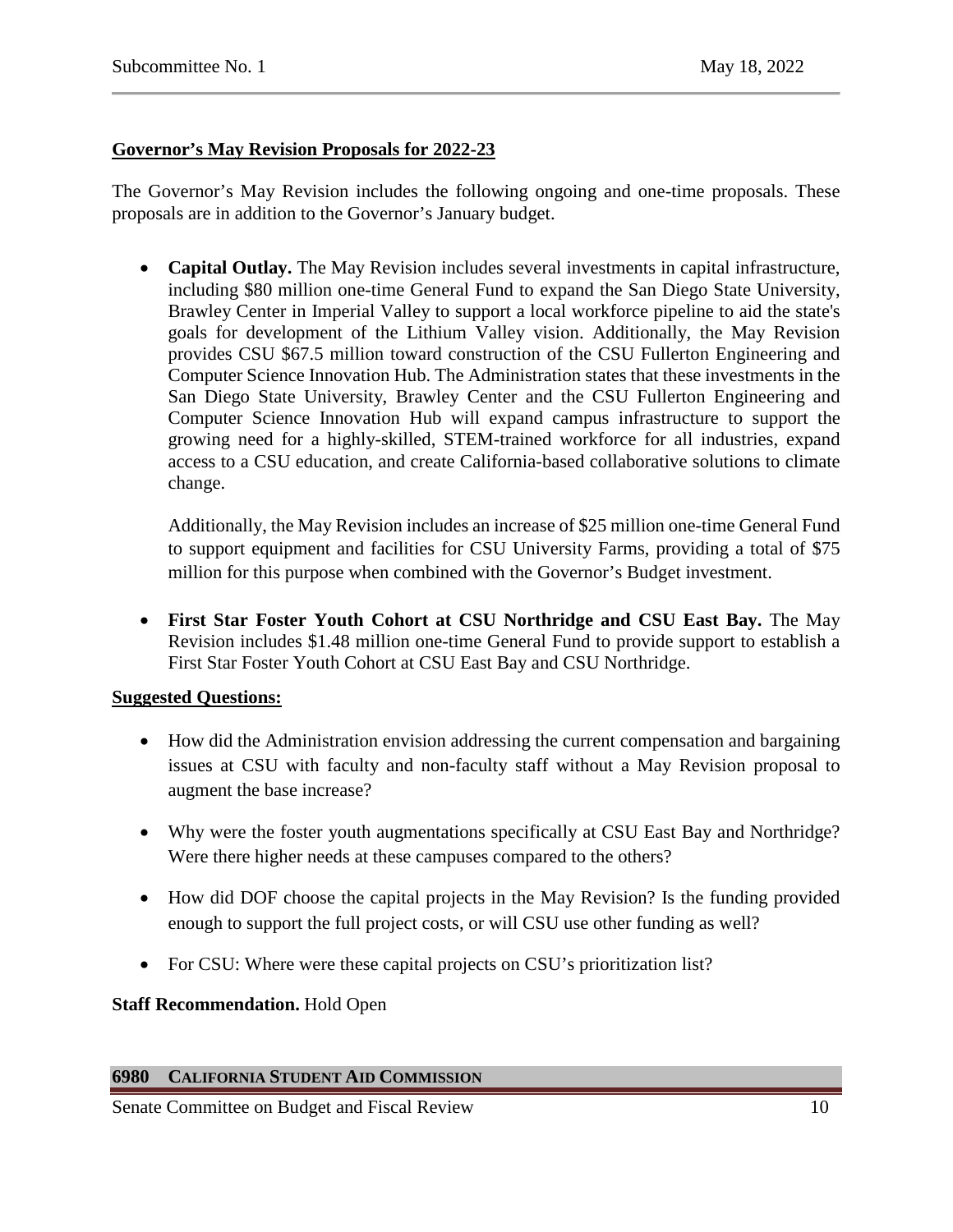#### <span id="page-10-0"></span>**Issue 5: Various Governor's May Revision Proposals**

### **Panel**

- Gabriela Chavez, Department of Finance
- Lisa Qing Legislative Analyst's Office
- Jake Brymner, California Student Aid Commission

#### **Governor's May Revision Proposals for 2022-23**

The Governor's May Revision includes the following ongoing and one-time proposals. These proposals are in addition to the Governor's January budget.

- **Cal Grant Program Caseload Adjustments.** The May Revision reflects updated Cal Grant expenditures based on the latest estimates of enrollment of Cal Grant-eligible students. In total, the May Revision reflects estimated Cal Grant expenditures of approximately \$2.2 billion in 2020-21, \$2.4 billion in 2021-22, and \$2.5 billion in 2022- 23.
- **Independent Institutions.** The Administration has determined that a good-faith effort has been made by independent institutions of higher education toward meeting the statutory Associate Degree for Transfer commitment required to maintain the maximum award amount for students attending independent institutions of higher education at \$9,220 for the 2022-23 award year.
- **Financial Aid Programs.** The May Revision includes an increase of \$410,000 ongoing General Fund for three positions at the California Student Aid Commission to support financial aid programs. Combined with the Governor's Budget, this augmentation provides the California Student Aid Commission \$889,000 for eight positions beginning in 2022-23 to support financial aid workload.

## **Suggested Questions:**

- How do the caseload estimates and adjustments compare to January Gov's budget estimates? How does it compare going back the last three years? What are the reasons influencing the changes and adjustments.
- Independent Institutions. What is the standard for a good faith effort? Can we get more detail on what this means going forward? Are you planning to adopt the ICCU's proposed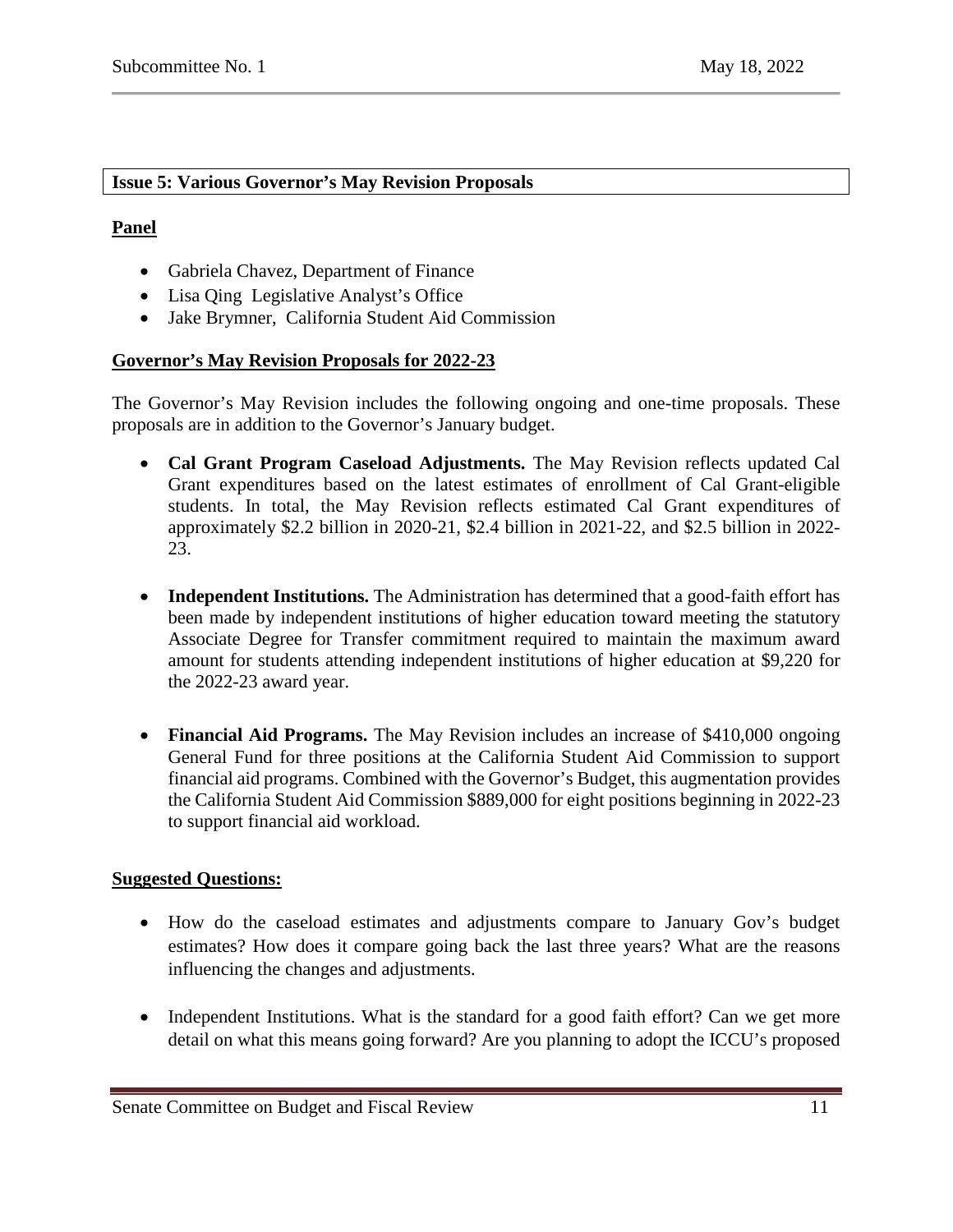changes regarding targets contained in bills currently moving through the Legislature such as SB 851?

• Financial Aid Programs. Can you provide the subcommittee members with a new breakdown that reconciles the proposed positions as of May Revision?

#### **Staff Recommendation.** Hold Open

#### <span id="page-11-0"></span>**6600 HASTINGS COLLEGE OF THE LAW**

#### <span id="page-11-1"></span>**Issue 6: Various Governor's May Revision Proposals**

#### **Panel**

- Jack Zwald, Department of Finance
- Jason Constantouros, Legislative Analyst's Office
- David Seward, Chief Financial Officer

#### **Governor's May Revision Proposals for 2022-23**

The Governor's May Revision includes the following ongoing and one-time proposals. These proposals are in addition to the Governor's January budget.

- **Support for 100 McAllister Street Project**. The May Revision includes an increase of \$90 million one-time General Fund to support the facility improvement project at the institution's 100 McAllister Street building. This project will provide for the institution's continued use of 252 campus housing units at below market rents, will add at least 5 additional campus housing units, and will renovate space within the facility to be used for academic purposes.
- **Support for Renaming Costs**. The May Revision includes an increase of \$885,000 to support costs associated with changing the name of the institution, conditioned upon enactment of legislation authorizing a name change.

#### **Suggested Questions:**

• On renaming costs, how was the amount proposed in May Revision deemed to be sufficient by DOF? Hastings cited around \$3M in the May 10 Subcommittee No. 1 hearing.

#### **Staff Recommendation.** Hold Open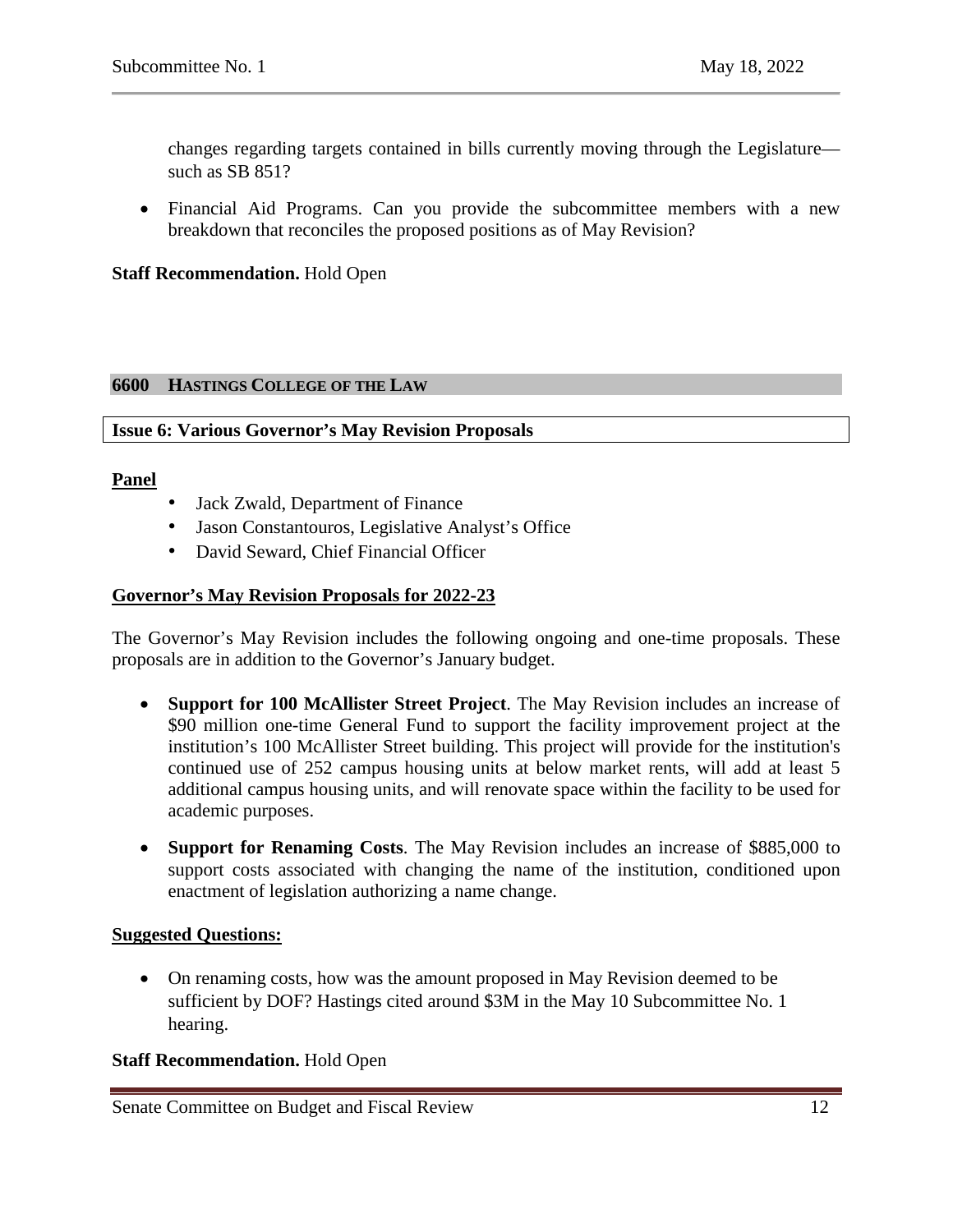## <span id="page-12-1"></span><span id="page-12-0"></span>**6120 CALIFORNIA STATE LIBRARY**

#### **Issue 7: Various Governor's May Revision Proposals**

### **Panel**

- Jennifer Louie, Department of Finance
- Jason Constantouros Legislative Analyst's Office
- Rebecca Wendt, Deputy State Librarian

## **Governor's May Revision Proposals for 2022-23**

The Governor's May Revision includes the following ongoing and one-time proposals. These proposals are in addition to the Governor's January budget.

- **State Parks Passes**. The May Revision includes an increase of \$13.5 million one-time General Fund for the California Department of Parks and Recreation to expand availability of state parks passes offered via local libraries, in partnership with the California State Library.
- **Online Job Training and Workforce Development**. The May Revision includes an increase of \$1.4 million one-time General Fund to support online job training and workforce development resources targeting older adults and veterans at California's local libraries, building upon the Governor's Budget investment of \$8.8 million to support two additional years of free online job training and workforce development programs available through public libraries.
- **Library Services Modernization and Online Database Subscriptions**. The May Revision includes an increase of \$570,000 ongoing General Fund to modernize State Library services with an automated loan system, and provide subscriptions to e-books and specialized online databases.
- **Administrative Workload**. The May Revision includes an increase of \$363,000 ongoing General Fund to support increased administrative and personnel workload.
- **Communications and Outreach to Local Libraries**. The May Revision includes an increase of \$335,000 ongoing General Fund to expand public outreach and education to California local libraries and patrons in under-served and multilingual communities.

#### **Suggested Questions:**